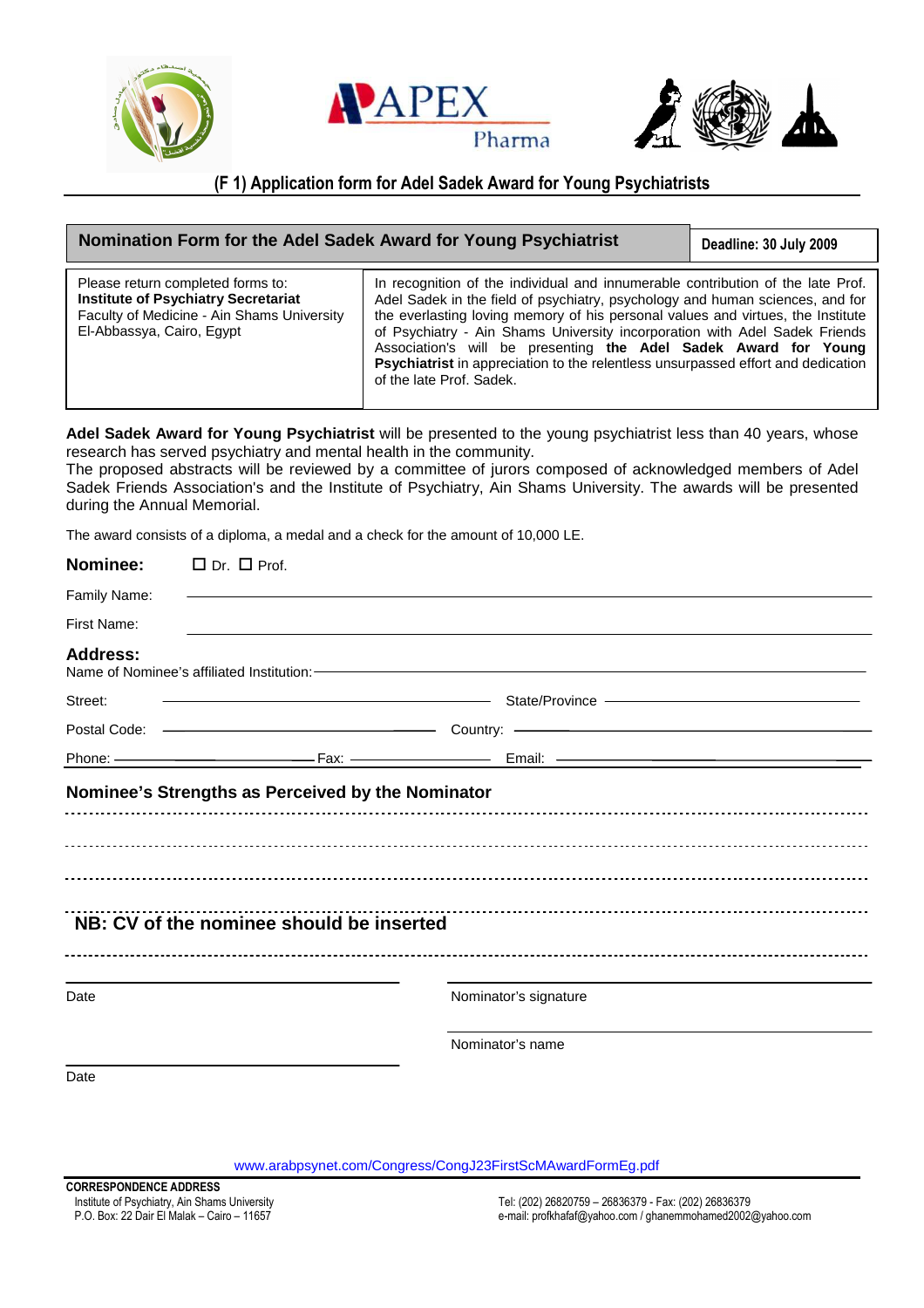





# **(F 1) Application form for Adel Sadek Award for Young Psychiatrists**

#### **Summary of the Research**

Please enter your summary of the research that supports the Nominee's eligibility to the Adel Sadek Award for Young Psychiatrist on this page (not more than 500 words).

**The Adel Sadek Award for Young Psychiatrist is supported by an unrestricted grant from Apex Pharma** 

<www.arabpsynet.com/Congress/CongJ23FirstScMAwardFormEg.pdf>